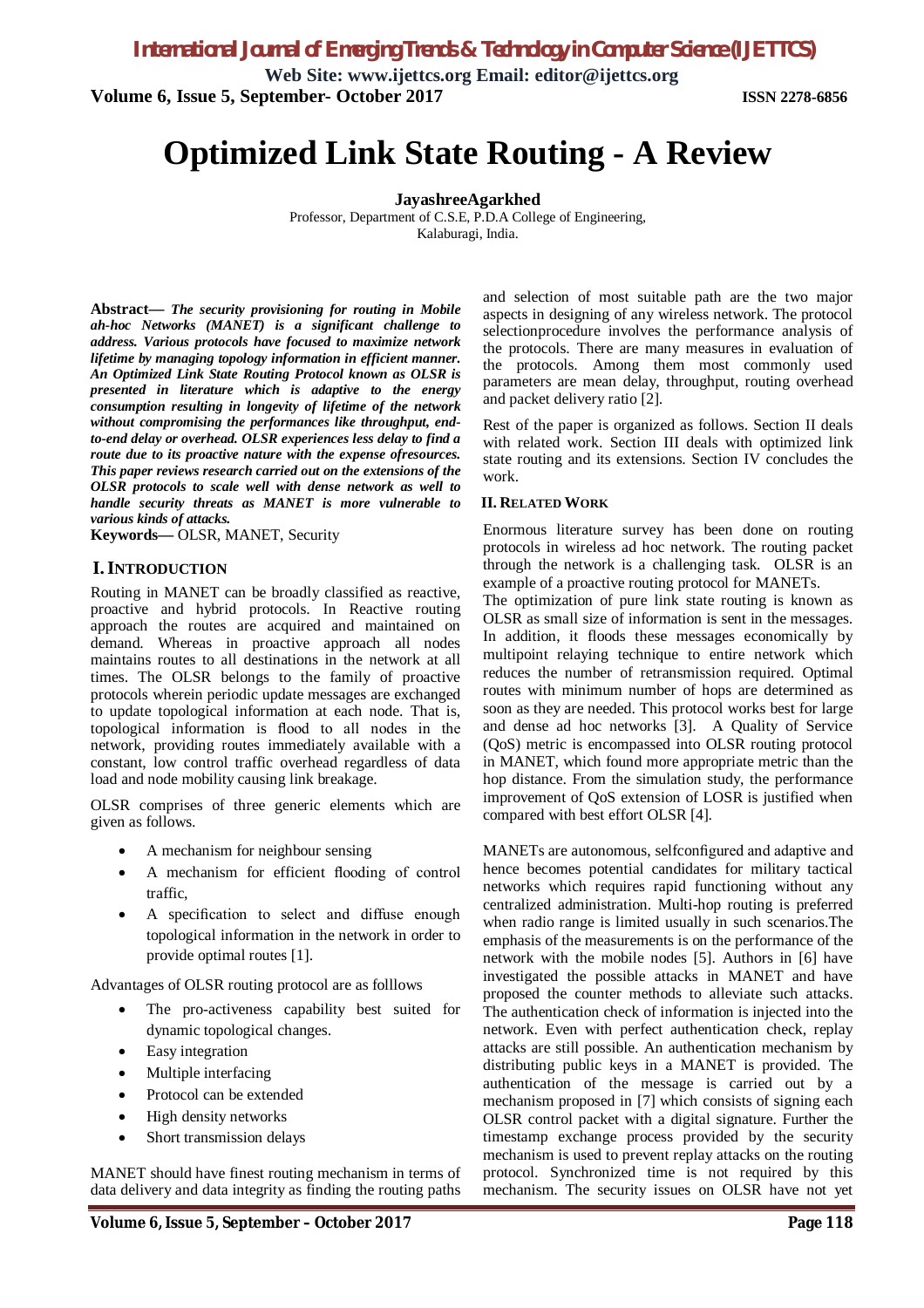# *International Journal of Emerging Trends & Technology in Computer Science (IJETTCS)*

**Web Site: www.ijettcs.org Email: editor@ijettcs.org**

## **Volume 6, Issue 5, September- October 2017 ISSN 2278-6856**

addressed in the Internet Engineering Task Force (IETF) draft proposals. A care should be taken to avoid additional control traffic load in OLSR as much as possible while providing security using the public key infrastructure which found more appropriate security means in MANET [8].

### **III. EXTENSIONS TO OLSR**

MANETs are autonomous and decentralized wireless systems. Many reliable routing protocols have been proposed such as Ad-hoc On demand distance vector (AODV), Dynamic Source routing (DSR), Zone routing protocol (ZRP), Temorarly Ordered Routing Algorithm (TORA) and the OLSR protocol to improve the routing performance in presence of route breaks due to mobile nodes in MANET**.** The comparative analysis in [9] shows that the AODV, TORA performs well in dense networks than OLSR in terms of measured parameter such as packet delivery ratio. Further, the OLSR protocol is more vulnerable to various kinds of attacks as security aspects have not been devised into it. Following are the few of the extensions proposed in literature to the OLSR protocols.

#### **i. Hierarchical OLSR**

In OLSR, the control packets are flooded to almost all interfaces, loading the network heavily. Further OLSR is not able to recognize the differences between transmission capabilities of the nodes and channel access control schemes used by the nodes. during route computation which makes its unsuitability to heterogeneous networks. In order to limit the control traffic overhead and to make more efficient use of the higher capacity links strategies have found in heterogeneous wireless networks. A hierarchical scheme, an extension to OLSR is proposed in [10] which shows that the Hierarchical OLSR (HOLSR) greatly minimizes the protocol overhead, enhancing the protocol scalability in heterogeneous network of large size.

#### **ii. Clustered OLSR**

A Clustered OLSR (C-OLSR) is an extension proposed for OLSR protocol making scalable to large dense network. The advantageous feature of clustered network is that the network is partitioned into clusters and hence limiting the propagation of control messages within the cluster. The clustering feature overcomes the overhead due to the proactive nature of the traditional OLSR which floods nodes in the entire network. The performance improvisation of C-OLSR over OLSR is justified in terms of generated overhead and throughput [11].

#### **iii Secure OLSR**

The past works in MANET have mainly concentrated on developing efficient routing mechanisms focusing on the stringent characteristics of MANET such as highly dynamic due to mobile nodes and network with the limited resources. However, these networks are more vulnerable to

various kinds of attacks in the presence of malicious nodes [12]. The main approach proposed in [13] is based on authentication checks of information injected into the network. However even with the perfect verification check, replay attacks are still possible. However, due to their inherent characteristics, they are much more vulnerable to malicious attacks than a conventional wired network. In MANET, routing plays an important role in providing connectivity for mobile nodes that are not within the same radio range. Existing routing protocols in MANET assume a trusted and reliable environment. In argumentative environment, mobile nodes are susceptible to various types of routing attacks. It is analyzed and demonstrated the impact of this attack in order to show the necessity for a countermeasure to guard against the attack [14].

Recently research developments have been taken place to incorporate security in OLSR by using authentication and encryption techniques against attacks from the intruders.A second line of defense is required to provide intrusion detection and response techniques in protecting the OLSR protocol against attacks from inside intruders. The security threats to the OLSR protocol in MANET are discussed. Further based on protocol semantics checking an intrusion detection solution is proposed in [15]. This approach specifies the correct OLSR routing update behavior and conflict checking is applied in every node based on semantic properties. An intrusion alarm is triggered if any abnormal protocol semantics is observed.

Rapid advances in wireless networking technologies have made it possible to construct a MANET which can be applied in infrastructure less situations. Because of their inherent characteristics, MANETs are vulnerable to various kinds of attacks which aim at disrupting their routing operations. To develop a strong security scheme to protect against these attacks it is necessary to understand the possible form of attacks that may be launched. In recent literature various possible attacks against MANET have been proposed and investigated. However, there are still unanticipated or sophisticated attacks that have not been well studied. Authors in [16] proposeda collusion attack model against OLSR protocol in MANET. The OLSR occasionally sends control packets to build and update the topology due to its proactive feature. An extension known Fast-OLSR is developed to meet the need for fast mobility in MANETs [17].

# **IV. CONCLUSION**

The unique characteristics such as varying network topology due to the presence of mobile nodes, resource constraints in MANET has challenged the design of routing protocols a greater challenge. Many routing protocols have been propsed in MANET and broadly can be classified as proactive, reactive and hybrid routing protocols based on the nature of route computation. The OLSR being proactive minimizes connection setup delay at the expense of heavier control traffic load on the wireless